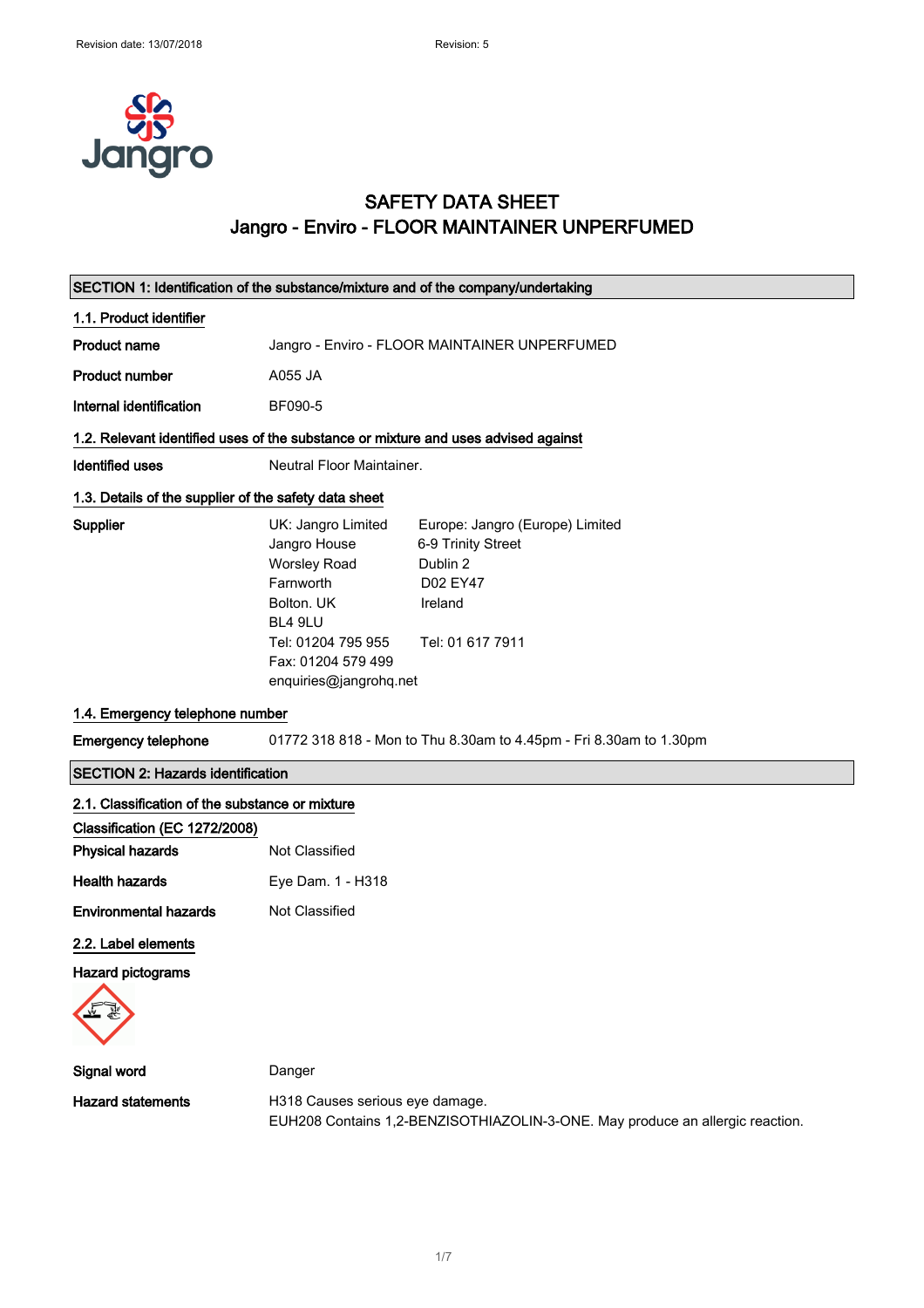| <b>Precautionary statements</b> | P102 Keep out of reach of children.<br>P280 Wear eye protection.<br>P301 IF SWALLOWED:<br>P313 Get medical advice/ attention.<br>P305+P351+P338 IF IN EYES: Rinse cautiously with water for several minutes. Remove<br>contact lenses, if present and easy to do. Continue rinsing.<br>P315 Get immediate medical advice/ attention.<br>P501 Dispose of contents/ container in accordance with local regulations. |
|---------------------------------|-------------------------------------------------------------------------------------------------------------------------------------------------------------------------------------------------------------------------------------------------------------------------------------------------------------------------------------------------------------------------------------------------------------------|
| Contains                        | ALCOHOL (C9-11) ETHOXYLATE (8EO)                                                                                                                                                                                                                                                                                                                                                                                  |

#### 2.3. Other hazards

This product does not contain any substances classified as PBT or vPvB.

#### SECTION 3: Composition/information on ingredients

#### 3.2. Mixtures

### ALCOHOL (C9-11) ETHOXYLATE (8EO) 3-5%

CAS number: 68439-46-3

Alternative CAS No 68439-45-2

#### Classification

Acute Tox. 4 - H302 Eye Dam. 1 - H318

#### C12-15 ALCOHOL ETHOXYLATE (7EO) 0.1-1%

CAS number: 68131-39-5

M factor (Acute) = 1

### Classification

Acute Tox. 4 - H302 Eye Dam. 1 - H318 Aquatic Acute 1 - H400

#### 1,2-BENZISOTHIAZOLIN-3-ONE <0.1%

CAS number: 2634-33-5 EC number: 220-120-9

M factor (Acute) = 1

Spec Conc Limits :- Skin Sens. 1; H317 ≥ 0.05% EUH208 ≥ 0.005%

#### **Classification**

Acute Tox. 4 - H302 Skin Irrit. 2 - H315 Eye Dam. 1 - H318 Skin Sens. 1 - H317 Aquatic Acute 1 - H400

The Full Text for all R-Phrases and Hazard Statements are Displayed in Section 16.

#### SECTION 4: First aid measures

#### 4.1. Description of first aid measures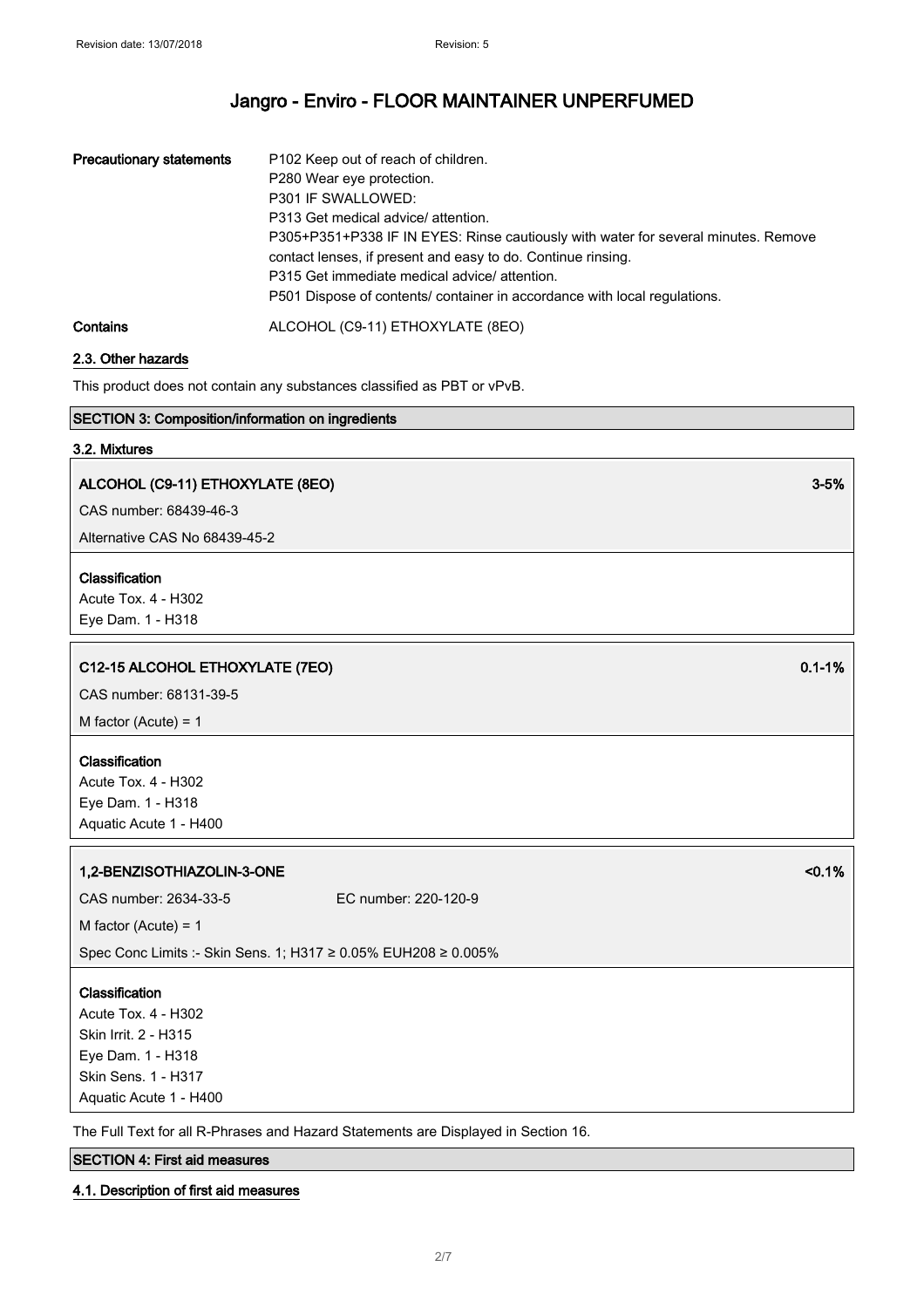| Inhalation                                                 | Unlikely route of exposure as the product does not contain volatile substances. If spray/mist<br>has been inhaled, proceed as follows. Move affected person to fresh air and keep warm and<br>at rest in a position comfortable for breathing. |  |
|------------------------------------------------------------|------------------------------------------------------------------------------------------------------------------------------------------------------------------------------------------------------------------------------------------------|--|
| Ingestion                                                  | Do not induce vomiting. Give plenty of water to drink. Get medical attention if any discomfort<br>continues.                                                                                                                                   |  |
| <b>Skin contact</b>                                        | Wash with plenty of water.                                                                                                                                                                                                                     |  |
| Eye contact                                                | Rinse immediately with plenty of water. Remove any contact lenses and open eyelids wide<br>apart. Continue to rinse. Get medical attention immediately.                                                                                        |  |
|                                                            | 4.2. Most important symptoms and effects, both acute and delayed                                                                                                                                                                               |  |
| <b>General information</b>                                 | The severity of the symptoms described will vary dependent on the concentration and the<br>length of exposure.                                                                                                                                 |  |
| Inhalation                                                 | No specific symptoms known.                                                                                                                                                                                                                    |  |
| Ingestion                                                  | No specific symptoms known. But - May cause discomfort if swallowed.                                                                                                                                                                           |  |
| Skin contact                                               | No specific symptoms known. But prolonged or excessively repeated skin contact could lead<br>to removal of natural oils from skin.                                                                                                             |  |
| Eye contact                                                | Severe irritation, burning and tearing. Prolonged contact causes serious eye and tissue<br>damage.                                                                                                                                             |  |
|                                                            | 4.3. Indication of any immediate medical attention and special treatment needed                                                                                                                                                                |  |
| Notes for the doctor                                       | Treat symptomatically.                                                                                                                                                                                                                         |  |
| <b>SECTION 5: Firefighting measures</b>                    |                                                                                                                                                                                                                                                |  |
| 5.1. Extinguishing media                                   |                                                                                                                                                                                                                                                |  |
| Suitable extinguishing media                               | The product is not flammable. Use fire-extinguishing media suitable for the surrounding fire.                                                                                                                                                  |  |
| 5.2. Special hazards arising from the substance or mixture |                                                                                                                                                                                                                                                |  |
| Specific hazards                                           | Thermal decomposition or combustion products may include the following substances:<br>Irritating gases or vapours.                                                                                                                             |  |
| 5.3. Advice for firefighters                               |                                                                                                                                                                                                                                                |  |
| Special protective equipment<br>for firefighters           | Wear positive-pressure self-contained breathing apparatus (SCBA) and appropriate protective<br>clothing.                                                                                                                                       |  |
| <b>SECTION 6: Accidental release measures</b>              |                                                                                                                                                                                                                                                |  |
|                                                            | 6.1. Personal precautions, protective equipment and emergency procedures                                                                                                                                                                       |  |
| <b>Personal precautions</b>                                | Wear eye and face protection. For personal protection, see Section 8.                                                                                                                                                                          |  |
| 6.2. Environmental precautions                             |                                                                                                                                                                                                                                                |  |
| <b>Environmental precautions</b>                           | Spillages or uncontrolled discharges into watercourses must be reported immediately to the<br>Environmental Agency or other appropriate regulatory body.                                                                                       |  |
| 6.3. Methods and material for containment and cleaning up  |                                                                                                                                                                                                                                                |  |
| Methods for cleaning up                                    | Small Spillages: Flush away spillage with plenty of water. Large Spillages: Contain and<br>absorb spillage with sand, earth or other non-combustible material. Collect and place in<br>suitable waste disposal containers and seal securely.   |  |
| 6.4. Reference to other sections                           |                                                                                                                                                                                                                                                |  |
| Reference to other sections                                | For personal protection, see Section 8.                                                                                                                                                                                                        |  |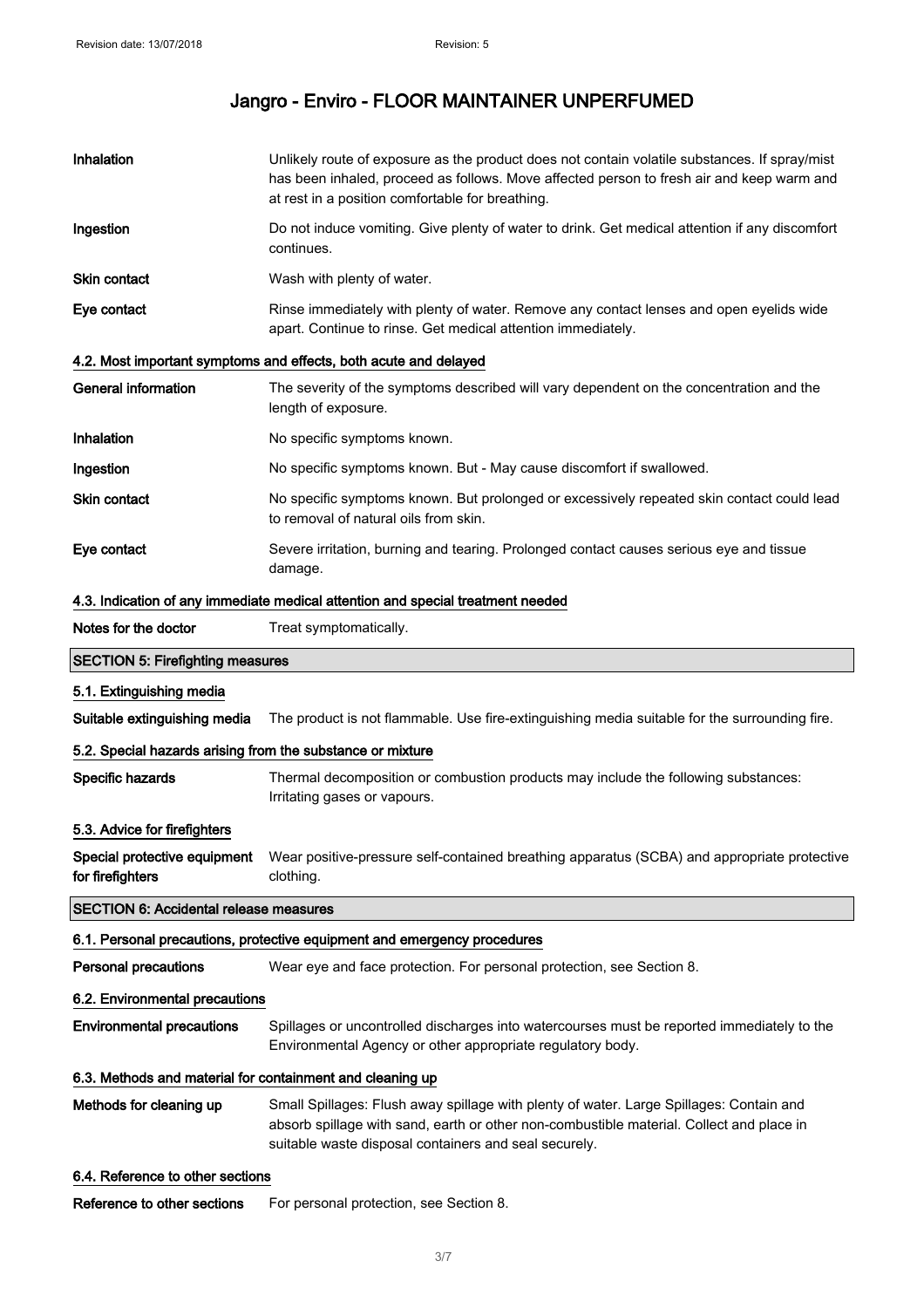| <b>SECTION 7: Handling and storage</b>                     |                                                                                                                                        |  |
|------------------------------------------------------------|----------------------------------------------------------------------------------------------------------------------------------------|--|
| 7.1. Precautions for safe handling                         |                                                                                                                                        |  |
| Usage precautions                                          | Wear eye protection.                                                                                                                   |  |
|                                                            | 7.2. Conditions for safe storage, including any incompatibilities                                                                      |  |
| <b>Storage precautions</b>                                 | Keep only in the original container in a cool, well-ventilated place. Store away from the<br>following materials: Oxidising materials. |  |
| 7.3. Specific end use(s)                                   |                                                                                                                                        |  |
| Specific end use(s)                                        | The identified uses for this product are detailed in Section 1.2.                                                                      |  |
| Usage description                                          | See Product Information Sheet & Label for detailed use of this product.                                                                |  |
| <b>SECTION 8: Exposure controls/Personal protection</b>    |                                                                                                                                        |  |
| 8.1. Control parameters                                    |                                                                                                                                        |  |
| Ingredient comments                                        | No exposure limits known for ingredient(s).                                                                                            |  |
| 8.2. Exposure controls                                     |                                                                                                                                        |  |
| Protective equipment                                       |                                                                                                                                        |  |
|                                                            |                                                                                                                                        |  |
| Appropriate engineering<br>controls                        | Not relevant.                                                                                                                          |  |
| Eye/face protection                                        | Wear eye protection.                                                                                                                   |  |
| Hand protection                                            | No specific hand protection recommended. For prolonged or repeated skin contact use<br>suitable protective gloves.                     |  |
| Other skin and body<br>protection                          | None required.                                                                                                                         |  |
| <b>Respiratory protection</b>                              | Respiratory protection not required.                                                                                                   |  |
| <b>SECTION 9: Physical and chemical properties</b>         |                                                                                                                                        |  |
| 9.1. Information on basic physical and chemical properties |                                                                                                                                        |  |
| Appearance                                                 | Liquid.                                                                                                                                |  |
| Colour                                                     | Opaque Light (or pale). Green.                                                                                                         |  |
| Odour                                                      | Faint surfactant                                                                                                                       |  |
| pH                                                         | pH (concentrated solution): 8.00                                                                                                       |  |
| <b>Melting point</b>                                       | $-1^{\circ}C$                                                                                                                          |  |
| Initial boiling point and range                            | 101°C @ 760 mm Hg                                                                                                                      |  |
| Flash point                                                | Boils without flashing.                                                                                                                |  |
| <b>Relative density</b>                                    | 1.001 @ 20°C                                                                                                                           |  |
| Solubility(ies)                                            | Soluble in water.                                                                                                                      |  |
| 9.2. Other information                                     |                                                                                                                                        |  |
| Other information                                          | None.                                                                                                                                  |  |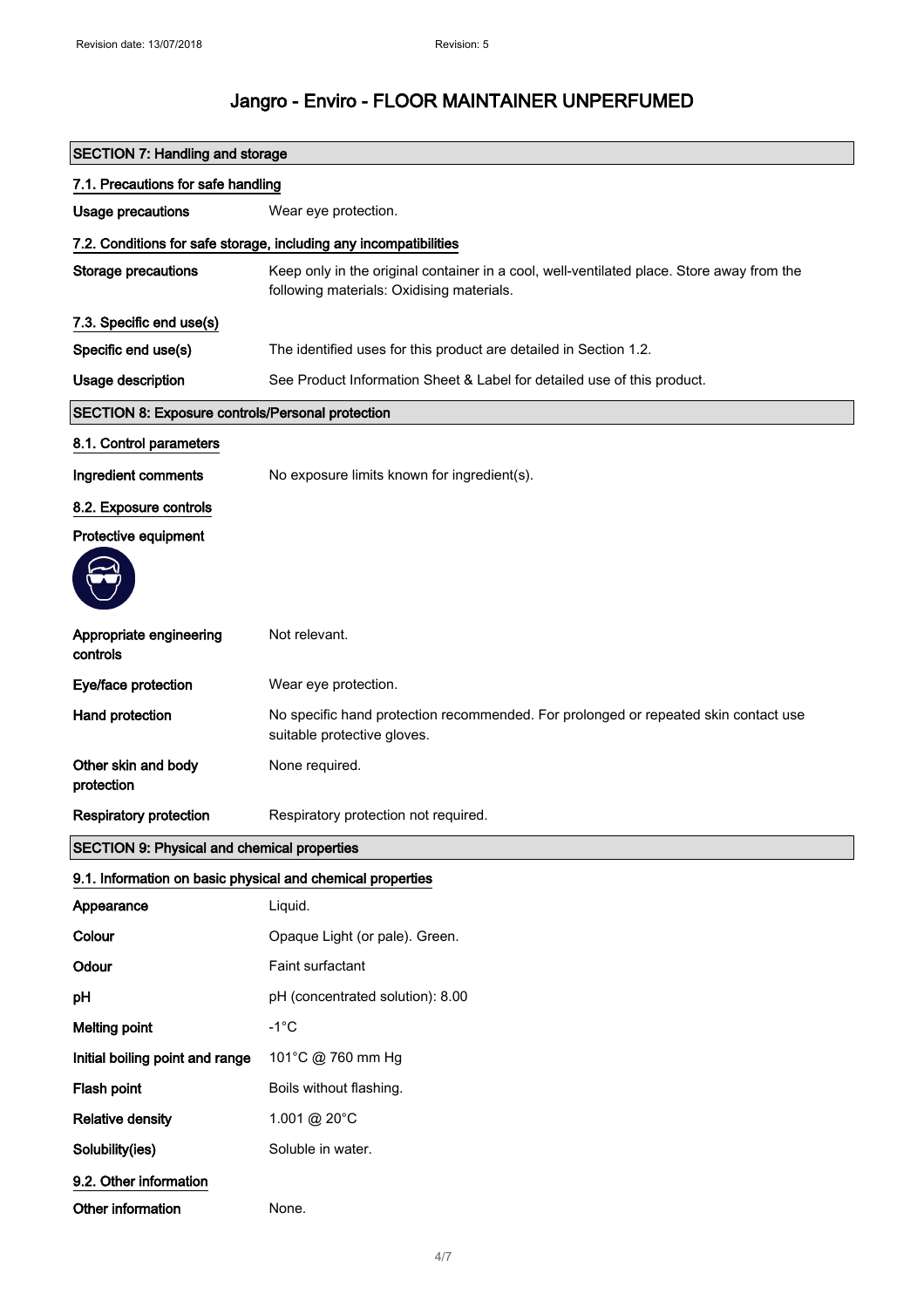| <b>SECTION 10: Stability and reactivity</b>  |                                                                                                                                                                                                                                                                                          |  |
|----------------------------------------------|------------------------------------------------------------------------------------------------------------------------------------------------------------------------------------------------------------------------------------------------------------------------------------------|--|
| 10.1. Reactivity                             |                                                                                                                                                                                                                                                                                          |  |
| Reactivity                                   | There are no known reactivity hazards associated with this product.                                                                                                                                                                                                                      |  |
| 10.2. Chemical stability                     |                                                                                                                                                                                                                                                                                          |  |
| <b>Stability</b>                             | No particular stability concerns.                                                                                                                                                                                                                                                        |  |
| 10.3. Possibility of hazardous reactions     |                                                                                                                                                                                                                                                                                          |  |
| Possibility of hazardous<br>reactions        | See sections 10.1, 10.4 & 10.5                                                                                                                                                                                                                                                           |  |
| 10.4. Conditions to avoid                    |                                                                                                                                                                                                                                                                                          |  |
| Conditions to avoid                          | There are no known conditions that are likely to result in a hazardous situation.                                                                                                                                                                                                        |  |
| 10.5. Incompatible materials                 |                                                                                                                                                                                                                                                                                          |  |
| Materials to avoid                           | No specific material or group of materials is likely to react with the product to produce a<br>hazardous situation.                                                                                                                                                                      |  |
| 10.6. Hazardous decomposition products       |                                                                                                                                                                                                                                                                                          |  |
| Hazardous decomposition<br>products          | No known hazardous decomposition products.                                                                                                                                                                                                                                               |  |
| <b>SECTION 11: Toxicological information</b> |                                                                                                                                                                                                                                                                                          |  |
| 11.1. Information on toxicological effects   |                                                                                                                                                                                                                                                                                          |  |
| <b>Toxicological effects</b>                 | We have not carried out any animal testing for this product. Any ATE figures quoted below are<br>from Toxicity Classifications that have been carried out using ATE (Acute Toxicity Estimate)<br>Calculation Method using LD50 or ATE figures provided by the Raw Material Manufacturer. |  |
| Other health effects                         | Low oral toxicity, but ingestion may cause irritation of the gastro-intestinal tract.                                                                                                                                                                                                    |  |
| Acute toxicity - oral                        |                                                                                                                                                                                                                                                                                          |  |
| Notes (oral LD <sub>50</sub> )               | Based on available data the classification criteria are not met.                                                                                                                                                                                                                         |  |
| ATE oral (mg/kg)                             | 24,534.1                                                                                                                                                                                                                                                                                 |  |
| <b>SECTION 12: Ecological information</b>    |                                                                                                                                                                                                                                                                                          |  |
| Ecotoxicity                                  | Not regarded as dangerous for the environment.                                                                                                                                                                                                                                           |  |
| 12.1. Toxicity                               |                                                                                                                                                                                                                                                                                          |  |
| <b>Toxicity</b>                              | We have not carried out any Aquatic testing, therefore we have no Aquatic Toxicity Data<br>specifically for this product. The Aquatic Toxicity Data, where provided by the raw material<br>manufacturer for ingredients with aquatic toxicity, can be made available on request.         |  |
| 12.2. Persistence and degradability          |                                                                                                                                                                                                                                                                                          |  |
|                                              | Persistence and degradability The surfactant(s) contained in this product complies(comply) with the biodegradability criteria<br>as laid down in Regulation (EC) No. 648/2004 on detergents.                                                                                             |  |
| 12.3. Bioaccumulative potential              |                                                                                                                                                                                                                                                                                          |  |
| <b>Bioaccumulative potential</b>             | The product does not contain any substances expected to be bioaccumulating.                                                                                                                                                                                                              |  |
| 12.4. Mobility in soil                       |                                                                                                                                                                                                                                                                                          |  |
| <b>Mobility</b>                              | Not known.                                                                                                                                                                                                                                                                               |  |
| 12.5. Results of PBT and vPvB assessment     |                                                                                                                                                                                                                                                                                          |  |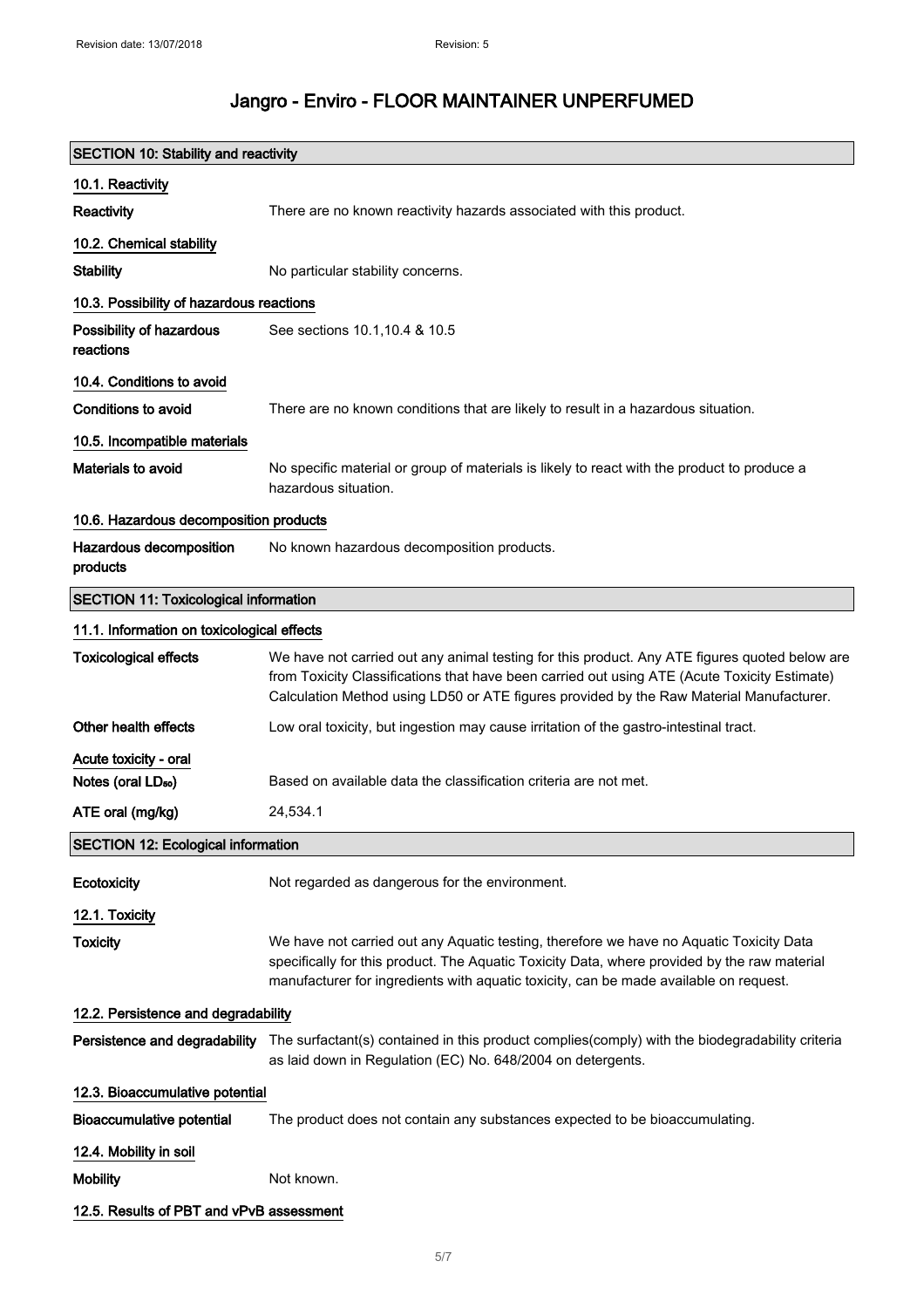# Jangro - Enviro - FLOOR MAINTAINER UNPERFUMED

| Results of PBT and vPvB<br>assessment                                                              | This product does not contain any substances classified as PBT or vPvB.                                                                                                                                                                                                                                                                                                                                                                                            |
|----------------------------------------------------------------------------------------------------|--------------------------------------------------------------------------------------------------------------------------------------------------------------------------------------------------------------------------------------------------------------------------------------------------------------------------------------------------------------------------------------------------------------------------------------------------------------------|
| 12.6. Other adverse effects                                                                        |                                                                                                                                                                                                                                                                                                                                                                                                                                                                    |
| Other adverse effects                                                                              | Not known.                                                                                                                                                                                                                                                                                                                                                                                                                                                         |
| <b>SECTION 13: Disposal considerations</b>                                                         |                                                                                                                                                                                                                                                                                                                                                                                                                                                                    |
| 13.1. Waste treatment methods                                                                      |                                                                                                                                                                                                                                                                                                                                                                                                                                                                    |
| <b>Disposal methods</b>                                                                            | Discharge used solutions to drain. Small amounts (less than 5 Litres) of unwanted product<br>may be flushed with water to sewer. Larger volumes must be sent for disposal by approved<br>waste contractor. Rinse out empty container with water and consign to normal waste.                                                                                                                                                                                       |
| <b>SECTION 14: Transport information</b>                                                           |                                                                                                                                                                                                                                                                                                                                                                                                                                                                    |
| General                                                                                            | Not classified for Transport.                                                                                                                                                                                                                                                                                                                                                                                                                                      |
| 14.1. UN number                                                                                    |                                                                                                                                                                                                                                                                                                                                                                                                                                                                    |
| 14.2. UN proper shipping name                                                                      |                                                                                                                                                                                                                                                                                                                                                                                                                                                                    |
| 14.3. Transport hazard class(es)                                                                   |                                                                                                                                                                                                                                                                                                                                                                                                                                                                    |
| 14.4. Packing group                                                                                |                                                                                                                                                                                                                                                                                                                                                                                                                                                                    |
| 14.5. Environmental hazards                                                                        |                                                                                                                                                                                                                                                                                                                                                                                                                                                                    |
| 14.6. Special precautions for user                                                                 |                                                                                                                                                                                                                                                                                                                                                                                                                                                                    |
|                                                                                                    | 14.7. Transport in bulk according to Annex II of MARPOL and the IBC Code                                                                                                                                                                                                                                                                                                                                                                                           |
| <b>SECTION 15: Regulatory information</b>                                                          |                                                                                                                                                                                                                                                                                                                                                                                                                                                                    |
|                                                                                                    | 15.1. Safety, health and environmental regulations/legislation specific for the substance or mixture                                                                                                                                                                                                                                                                                                                                                               |
| <b>EU</b> legislation                                                                              | Safety Data Sheet prepared in accordance with REACH Commission Regulation (EU) No<br>2015/830 (which amends Regulation (EC) No 453/2010 & 1907/2006).<br>The product is as classified under GHS/CLP- Regulation (EC) No 1272/2008 classification,<br>labelling & packaging of substances & mixtures.<br>Ingredients are listed with classification under GHS/CLP - Regulation (EC) No 1272/2008<br>classification, labelling & packaging of substances & mixtures. |
| 15.2. Chemical safety assessment                                                                   |                                                                                                                                                                                                                                                                                                                                                                                                                                                                    |
| No chemical safety assessment has been carried out as not applicable as this product is a mixture. |                                                                                                                                                                                                                                                                                                                                                                                                                                                                    |
| <b>SECTION 16: Other information</b>                                                               |                                                                                                                                                                                                                                                                                                                                                                                                                                                                    |
| Abbreviations and acronyms<br>used in the safety data sheet                                        | PBT: Persistent, Bioaccumulative and Toxic substance.<br>vPvB: Very Persistent and Very Bioaccumulative.<br>ATE: Acute Toxicity Estimate.<br>REACH: Registration, Evaluation, Authorisation and Restriction of Chemicals Regulation<br>(EC) No 1907/2006.<br>GHS: Globally Harmonized System.<br>Spec Conc Limits = Specific Concentration Limits.                                                                                                                 |

Classification abbreviations and acronyms Acute Tox. = Acute toxicity Aquatic Acute = Hazardous to the aquatic environment (acute) Eye Dam. = Serious eye damage Skin Irrit. = Skin irritation Skin Sens. = Skin sensitisation